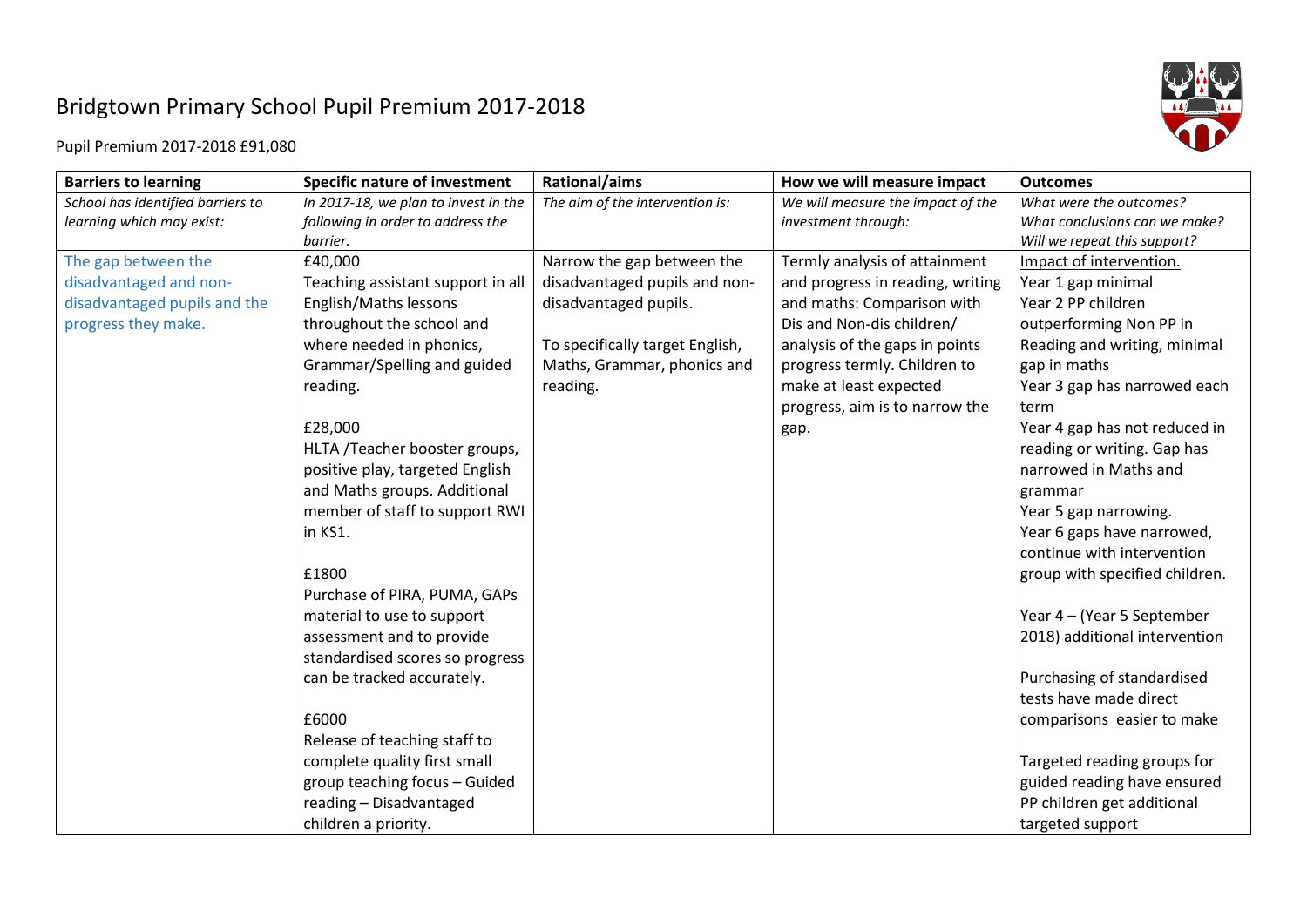| Less likely to read at home and<br>have limited higher order<br>reading skills. | Continue the home school<br>reading challenge.<br>Free books from rotary to read<br>at home, plus £100 from school<br>fund.                                                                                                          | To develop a love of reading<br>with increased confidence and<br>ability, ultimately leading to an<br>improvement in attainment<br>and progress - particularly in<br>KS <sub>2</sub> | Reading attainment and<br>progress of children with pupil<br>premium compared to class<br>and national averages.                                                                                 | Year 1 disadvantaged pupils are<br>Pupils are slightly below the<br>non-disadvantaged $-0.1$<br>improvement from last year.<br>Year 2 and 3 Disadvantaged<br>pupils outperforming non-<br>disadvantaged children.<br>Year $4$ – all show a slight<br>widening of the gap.<br>Year 5 the gap remains small<br>but steady<br>Year 6 significant narrowing of<br>gaps, but still remain behind |
|---------------------------------------------------------------------------------|--------------------------------------------------------------------------------------------------------------------------------------------------------------------------------------------------------------------------------------|--------------------------------------------------------------------------------------------------------------------------------------------------------------------------------------|--------------------------------------------------------------------------------------------------------------------------------------------------------------------------------------------------|---------------------------------------------------------------------------------------------------------------------------------------------------------------------------------------------------------------------------------------------------------------------------------------------------------------------------------------------------------------------------------------------|
|                                                                                 |                                                                                                                                                                                                                                      |                                                                                                                                                                                      | Analyse PIRA standardised<br>reading score and Hodder<br>scale.                                                                                                                                  | The PIRA scores have been<br>analysed termly, interventions<br>have been adjusted<br>accordingly.                                                                                                                                                                                                                                                                                           |
|                                                                                 | Provide books to individuals<br>£100 school fund plus free<br>books from rotary reading for<br>at home.                                                                                                                              |                                                                                                                                                                                      | Staff observations of<br>engagement, participation in<br>reading activities                                                                                                                      | Rocket to reading charts and<br>home diaries show an increase<br>of the amount of books read at<br>home. Feedback from pupils<br>shows an increased enjoyment<br>of reading. Activity rewards<br>have been very successful -<br>continue this.                                                                                                                                              |
|                                                                                 | £1500<br>Purchase of materials for the<br>raise in expectations of the new<br>curriculum - key areas - Year 2<br>EXS and GDS, Year 5 EXS and<br>GDS and Year 6 EXS<br>Books to be used in lessons to<br>promote the love of reading. |                                                                                                                                                                                      | Staff observations of<br>engagement, participation in<br>reading activities.<br>Reading attainment and<br>progress of children with pupil<br>premium compared to class<br>and national averages. | Year 1 disadvantaged made<br>satisfactory progress in reading<br>July 2018 expected 4.0 actual<br>3.0<br>Year 2 disadvantaged made<br>good progress in reading July<br>2018 expected 6.0 actual 5.8<br>Year 3 disadvantaged made<br>satisfactory progress in reading                                                                                                                        |
|                                                                                 |                                                                                                                                                                                                                                      |                                                                                                                                                                                      |                                                                                                                                                                                                  | July 2018 expected 6.0 actual<br>5.9<br>Year 4 disadvantaged made<br>satisfactory progress in reading                                                                                                                                                                                                                                                                                       |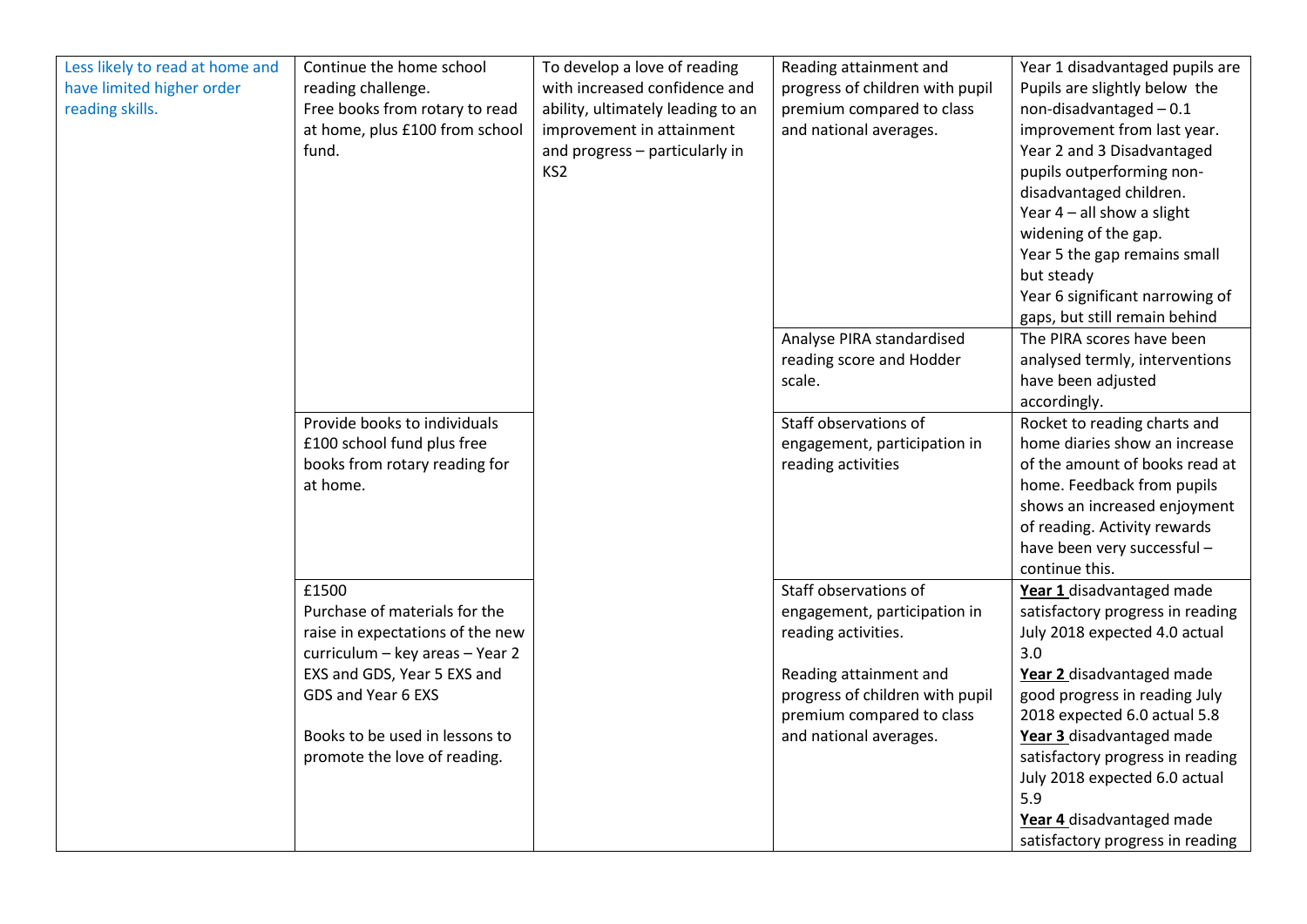|                                                                                                                                            |                                                                                                                                                                                                                                                                        |                                                                                    |                                                                                       | July 2018 expected 6.0 actual<br>5.9<br>Year 5 disadvantaged made<br>good progress in reading July<br>2018 expected 6.0 actual 6.4<br>Year 6 disadvantaged made<br>good progress in reading July<br>2018 expected 6.0 actual 6.9 |
|--------------------------------------------------------------------------------------------------------------------------------------------|------------------------------------------------------------------------------------------------------------------------------------------------------------------------------------------------------------------------------------------------------------------------|------------------------------------------------------------------------------------|---------------------------------------------------------------------------------------|----------------------------------------------------------------------------------------------------------------------------------------------------------------------------------------------------------------------------------|
|                                                                                                                                            | Rotarians to read with<br>disadvantaged children on a<br>weekly basis. Y2-Y5                                                                                                                                                                                           |                                                                                    | Pupil voice.                                                                          | Children respond positive to<br>the 1:1 time given. This is<br>resulting in a more positive<br>approach to reading within the<br>classroom.                                                                                      |
|                                                                                                                                            | FFT intervention                                                                                                                                                                                                                                                       |                                                                                    | Assessed at the start and end of<br>programme.<br>Reading attainment and<br>progress. | Due to staff long term sick this<br>intervention did not take place.                                                                                                                                                             |
| Lack of opportunities to<br>enhance and practice their<br>phonetic knowledge and<br>understanding.<br>Year 1 phonics results - 2017<br>57% | RML reading programme<br>additional TAs for smaller group<br>intervention<br>(costing within the £40,000 TA<br>support allocated)<br>English manager to complete<br>termly assessments of all KS1<br>and EYFS staff - phonics<br>£1200<br>RML phonic session every day | To improve the phonics pass<br>rate for Year 1 and the rate for<br>Year 2 retests. | Phonics progress, measured<br>half termly.                                            | Phonics in Key stage 1 and EYFS<br>was closely monitored termly.<br>Groups were reviewed and<br>changed termly.<br>Improved Year 1 phonic<br>screening in 2018 to 73%<br>Continue to fund additional<br>staff for RML groups     |
|                                                                                                                                            | for 45 minutes focusing on the<br>reading and phonics.<br>Additional staff member to<br>reduce the staff pupil ratio.                                                                                                                                                  |                                                                                    |                                                                                       |                                                                                                                                                                                                                                  |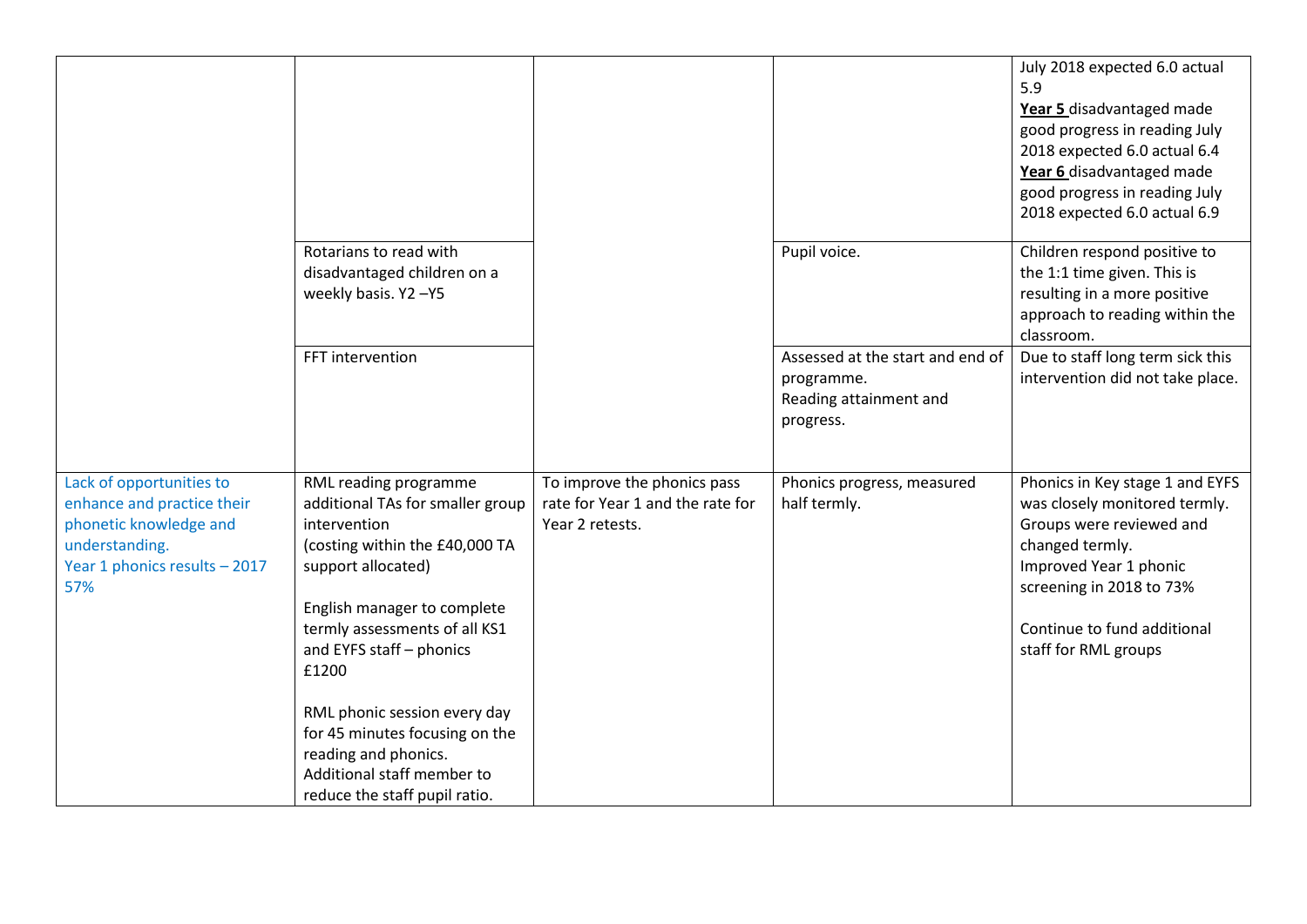| More likely to have limited<br>vocabulary and have delayed<br>language skills. | Targeted support in class and<br>targeted intervention groups<br>for specific difficulties.                                                                                                                                      | To improve use of vocabulary in<br>both oral and written<br>communications                     |                                                                                      | Positive TA feedback from<br>speech and language<br>programmes.                                                                                                                                                                                |
|--------------------------------------------------------------------------------|----------------------------------------------------------------------------------------------------------------------------------------------------------------------------------------------------------------------------------|------------------------------------------------------------------------------------------------|--------------------------------------------------------------------------------------|------------------------------------------------------------------------------------------------------------------------------------------------------------------------------------------------------------------------------------------------|
|                                                                                | Speech and Language support.<br>Dedicated TA to deliver all Sp &<br>L programmes - every morning.                                                                                                                                |                                                                                                | Reports detailing progress of<br>specific individuals - Julie<br>Colley, Lucie Busst | Feedback from JC (Speech<br>therapist) reports children have<br>been discharged from<br>intervention programmes due<br>to the progress made.<br>Dedicated TA delivered<br>consistent programmes on a<br>regular basis - continue next<br>year. |
|                                                                                | Teacher training - Strategies to<br>enhance speaking and listening<br>within the classroom.                                                                                                                                      |                                                                                                | September 2017/February<br>2018 - observations show<br>strategies being implemented. | Lesson observations have<br>shown that skills are being<br>embedded.                                                                                                                                                                           |
| May have increased emotional<br>support needs.                                 | PSHE - Jigsaw programme                                                                                                                                                                                                          | To improve emotional<br>wellbeing so that, with<br>increased self-esteem they<br>achieve more. | Lesson observations.<br>Pupil voice.                                                 | Feedback from pupils in Pupil<br>voice very positive.                                                                                                                                                                                          |
|                                                                                | Positive play                                                                                                                                                                                                                    |                                                                                                |                                                                                      | Parents have commented on<br>positive impact for play and<br>bereavement aspects.                                                                                                                                                              |
|                                                                                | Forest schools                                                                                                                                                                                                                   |                                                                                                |                                                                                      | Lesson observations show good<br>and outstanding practise.<br>Feedback from pupils very<br>positive.<br>Next year additional training for<br>staff member                                                                                      |
|                                                                                | £1500<br>Fund Pupil premium visit to<br>Ingestre Hall. Children to take<br>part in music, dance and art<br>activities to improve self-<br>esteem and well-being.<br>Fund some of the residential<br>visit to Whitemoor Lakes for |                                                                                                | Pupil feedback/discussion with<br>centre staff, teacher<br>observations              | Feedback form<br>pupils/parents/staff were very<br>positive. Photos, twitter<br>comments show positive<br>outcomes for pupils. New skills,<br>confidence, self-esteem<br>developed for all children<br>across the 3 days.                      |